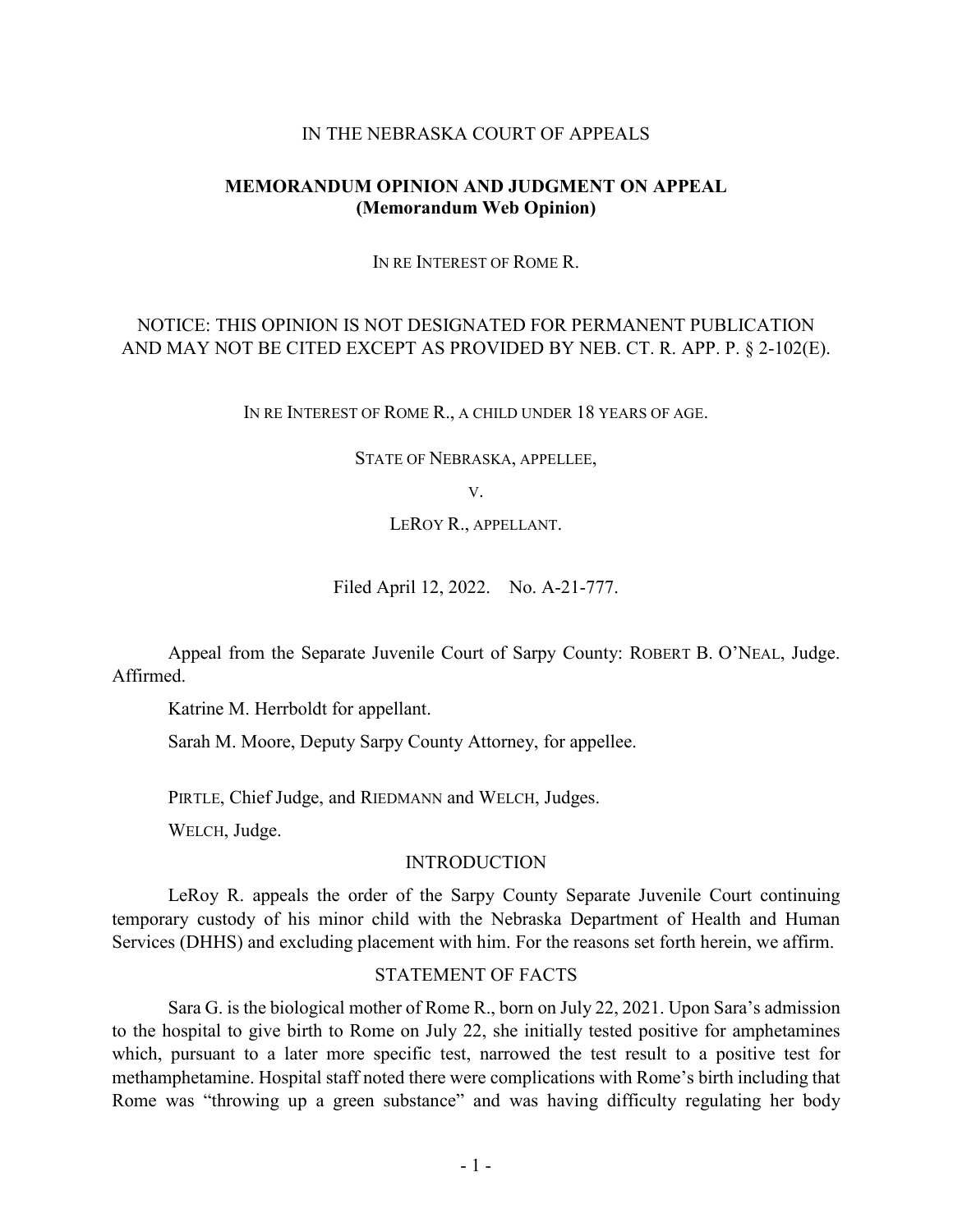temperature. There were also concerns that Rome was exhibiting symptoms of methamphetamine withdrawal leading to a test of Rome's umbilical cord which confirmed that Rome had been born with methamphetamine in her system. These complications required Rome to remain in the Neonatal Intensive Care Unit (NICU) for approximately two weeks.

Sarpy County Sheriff's Investigator Joe Benak was assigned to investigate the report. On July 23, 2021, Benak identified Sara as Rome's custodial parent. At the time of Rome's birth, Sara did not identify LeRoy as Rome's father and no one was listed as the father on Rome's birth certificate. Benak's investigation concluded with the filing an affidavit to remove Rome from Sara's custody. In part, Benak's affidavit set forth that

[Sara] tested positive for amphetamine when she was admitted [to the hospital] and tested positive again on today's date [July 23, 2021]. . . . [Sara] admitted to using methamphetamine 3-4 days ago stating she took three "hits" when she smoked it. [Sara] stated [that] while pregnant with Rome she used methamphetamine a total of three times. [Sara] stated before she was pregnant she was using methamphetamine at least twice a week.

The affidavit further set forth that Rome was "temporarily placed in the custody of [DHHS]" and that such placement "was a matter of immediate and urgent necessity for the protection and safety of [Rome] and precluded reasonable efforts to allow [Rome] to remain in the parental/custodial home." Benak's affidavit did not provide any information on Rome's father. LeRoy did not sign Rome's birth certificate and acknowledge paternity until July 24, 2021, which was 1 day following the law enforcement investigation and removal of Rome.

On July 26, 2021, the juvenile court entered an ex parte order continuing Rome's placement with DHHS pending a protective custody hearing. The court noted that Rome "tested positive for amphetamines (sic) . . . [Sara] admitted using methamphetamines 3-4 days prior and during her pregnancy." The court further found that those facts demonstrated that returning Rome to her home would be contrary to her health, safety, and welfare; that the facts constituted an emergency which threatened Rome's safety and removal was necessary to protect Rome's safety; and that reasonable efforts had been made to prevent or eliminate the need for the removal of Rome from her home. The court then set the matter for a protective custody hearing.

Also, on July 26, 2021, the State filed an adjudication petition which contained allegations regarding both Sara and LeRoy. The adjudication petition alleged that Rome was a minor child within the meaning of Neb. Rev. Stat. § 43-247(3)(a) (Reissue 2016) as she lacked proper parental care by reason of Sara's fault or habits in that:

On or about July 23, 2021, [Rome] was removed from [Sara's] care after [Sara] admitted to the use of methamphetamine shortly before the birth of [Rome]. On or about September 2020, an older child was placed in the care [that child's] father after [Sara] was arrested when methamphetamine was found in [Sara's] home and for leaving that child home alone for an extended period of time without adult supervision.

The petition also alleged that Rome lacked proper parental care by reason of LeRoy's fault or habits in that "[o]n or about July 23, 2021, [Rome] was removed from [LeRoy's] care after [Sara]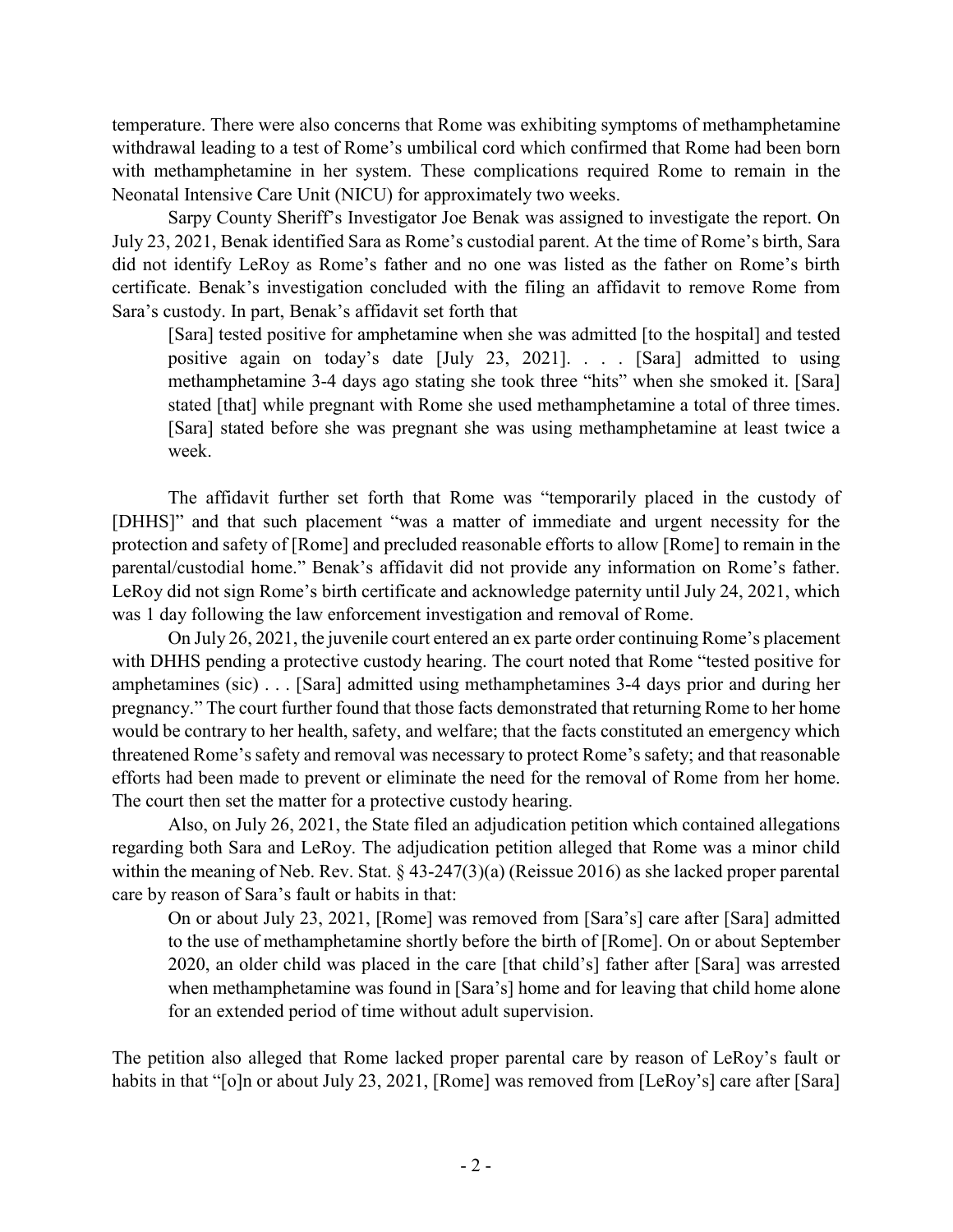admitted to the use of methamphetamine. At the time of [Sara's] use, [LeRoy] was residing in [Sara's] home." Several days later, the allegations regarding LeRoy were amended to set forth:

On or about July 23, 2021, [Rome] was removed from [LeRoy's] care after [Sara] admitted to the use of methamphetamine. [Sara] and [LeRoy] reside in the same home. On or about July 25, 2021, [LeRoy] and [Sara] left the hospital for approximately 45 minutes. After [Sara] returned, she tested positive for amphetamine. [LeRoy] has four older children that he does not reside with or provide care for.

At the July 29, 2021, protective custody hearing, the court appointed counsel for LeRoy and proceeded with the hearing as to Sara. Sara did not contest protective custody, however LeRoy did. The court's August 2 protective custody order continued temporary custody of Rome with DHHS for placement based upon the court's finding that further detention of Rome was a matter of immediate and urgent necessity for Rome's protection and that continued placement in the home was contrary to Rome's best interests, health, safety and welfare because of information contained in the affidavit of removal. The court awarded both parents supervised parenting time with Rome. At LeRoy's request, a contested protective custody hearing was scheduled for August 27, 2021.

On August 6, prior to the contested protective custody hearing, Rome was discharged from the hospital and placed in a kinship placement with her half-sister's father, Zachary B., and his wife. Also prior to the contested protective custody hearing, the court held the pretrial conference. The court's pretrial findings and order set forth, in part:

That the following reasonable efforts have been made to prevent the removal of [Rome] from the home of [her] parents: supervised parenting [time], [family support worker], UA's for both parents, evaluations are referred for both parents . . .

During the August 27, 2021, contested protective custody hearing, the State adduced testimony from several witnesses including Theri McCarville, a NICU and high-risk OB social worker; Chelsea Riediger, a family services specialist with DHHS; Audrey Stevenson, Rome's current case manager; and Zachary B., Rome's foster parent and the biological father of Rome's half-sister, Ariel G. The court received into evidence two exhibits: a July 2021 court detention report authored by Riediger and Benak's July 23 affidavit for removal.

### THERI MCCARVILLE

McCarville, a NICU and high risk OB social worker, testified that Rome was assigned to her caseload on July 23 after being placed in the NICU. McCarville's job duties include completing an assessment for every admission; reviewing records, physician and nursing notes, and lab results; meeting with parents "to look at the strengths that they have in their lives and resources they need"; and assisting with discharge planning.

During a July 27, 2021, meeting with LeRoy and Sara, McCarville explained her role and her ability to provide support and resources. McCarville testified that she received several concerning reports regarding LeRoy including that he was planning to move out of the home he shared with Sara because "he didn't want to be associated with [Child Protective Services (CPS)] if CPS were to be involved" due to Sara's and Rome's positive tests for methamphetamine; that LeRoy had approached a couple exiting the hospital and expressed that the baby looked like his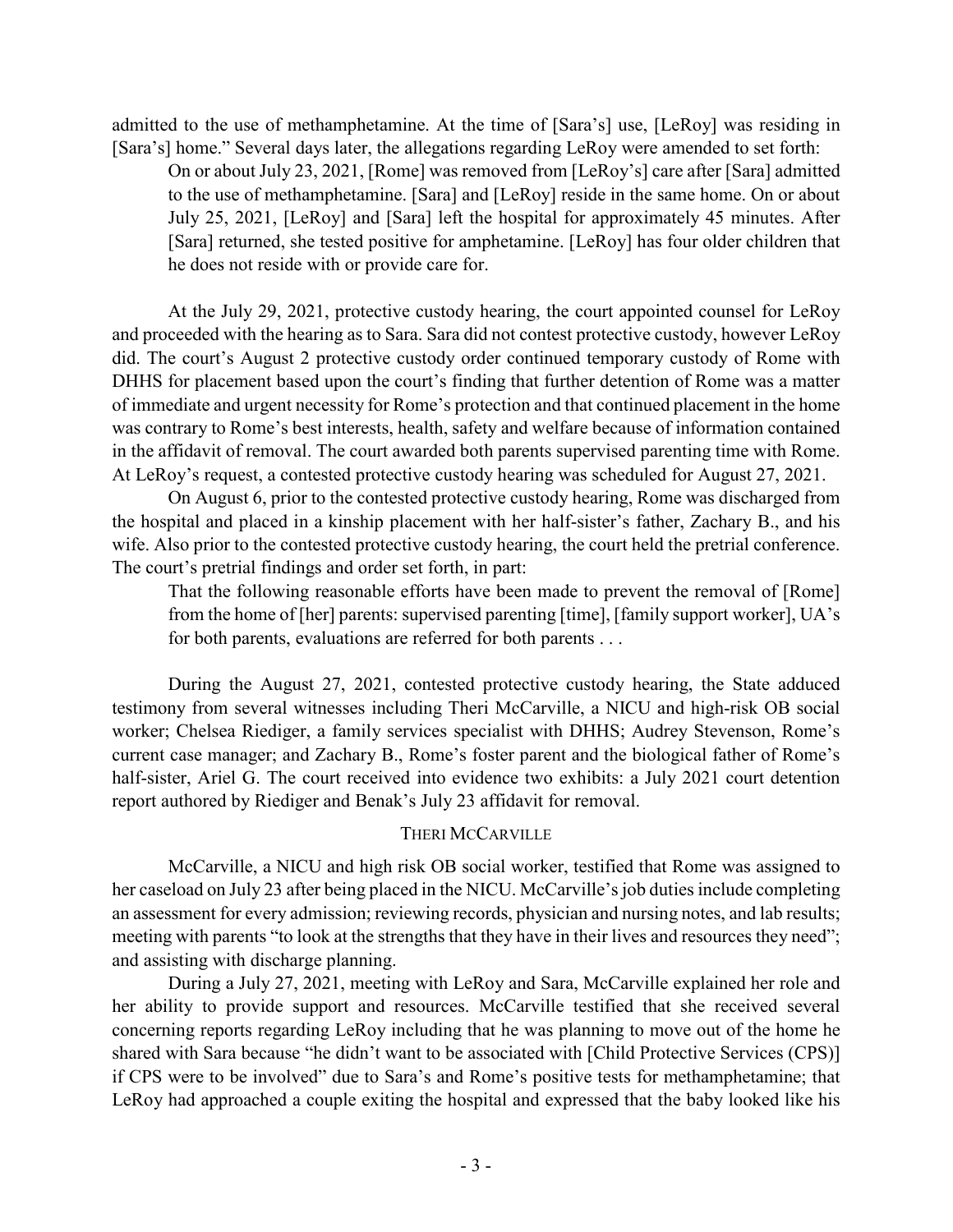baby, asked the couple "are you sure that is your baby" and, after being told that the baby was theirs, he approached the couple a second time and asked "are you sure that is your baby?"; and, prior to his name being added to Rome's birth certificate, LeRoy became disgruntled after he was not allowed to visit Rome. Finally, McCarville mentioned that, on July 25, 2021, Sara had left the hospital with LeRoy and when Sara returned, Sara underwent a urinalysis test which revealed she tested positive for methamphetamine and that Sara had admitted using methamphetamine 3 or 4 days prior to her July 22 admission to the hospital for Rome's birth. McCarville testified that, based upon her education, training, and experience, taking into account Sara's admission to using methamphetamine 3 or 4 days prior to her hospital admission, it was unlikely that she would still test positive for methamphetamine on July 25. However, she admitted that Sara had been drug tested every day that she was in the hospital and her test results were positive each day.

### CHELSEA RIEDIGER

Riediger, a DHHS child and family services specialist, testified that she was assigned to Rome's case the day after Rome's birth due to Sara's positive drug test upon Sara arriving at the hospital to give birth. Riediger noted several concerns including that Rome had just been returned to the NICU following a procedure to determine why Rome was "throwing up a green substance"; that Rome was not able to regulate her body temperature; and that Rome might be exhibiting symptoms of methamphetamine withdrawal which concerns were corroborated when a test of Rome's umbilical cord determined that Rome had been born with methamphetamine in her system.

Part of Riediger's job was to assess for the safety of children and the suitability of parents when safety concerns may be present in the home. In conducting her initial assessment of this case, Riediger reviewed previous intakes regarding Sara and her older daughter, Ariel. Riediger located intakes involving Ariel, the most recent occurring in June 2020, that resulted in full custody of Ariel G. being placed with the child's father, Zachary B. Riediger then worked with Benak who wrote the affidavit for removal of Rome from Sara's care. Riediger noted that Benak's affidavit only mentioned Sara because, during her initial conversation with Sara at the hospital, Sara "had stated she was unsure if [LeRoy] would be signing the birth certificate." However, after LeRoy signed Rome's birth certificate on July 24, 2021, Riediger considered placing Rome with LeRoy and investigated whether placing Rome in LeRoy's care would be appropriate and safe. Riediger's investigation included reviewing his prior criminal history; reviewing previous child abuse and neglect cases involving LeRoy's other 4 children; speaking with LeRoy and Sara; and speaking with Zachary and Ariel. Riediger testified that there had been 7 calls to the child abuse and neglect hotline regarding LeRoy's other 4 children with 4 of the reports accepted for initial assessment. However, Riediger noted that those intakes primarily concerned the care that LeRoy's wife provided to those children. When Riediger met with LeRoy, he informed her that he had not seen or had contact with his children, other than Rome, since 2015. Further, although LeRoy stated that he was paying child support, records showed that he was more than \$8,000 in arrears. Riediger testified that her investigation revealed additional concerns regarding LeRoy's criminal history including a misdemeanor assault and battery charge in 2018, a history of domestic violence, and two counts of DUI.

Riediger also testified that, based on her investigation, she had concerns that LeRoy was using methamphetamines. She testified that she had been trained to look for signs of drug use in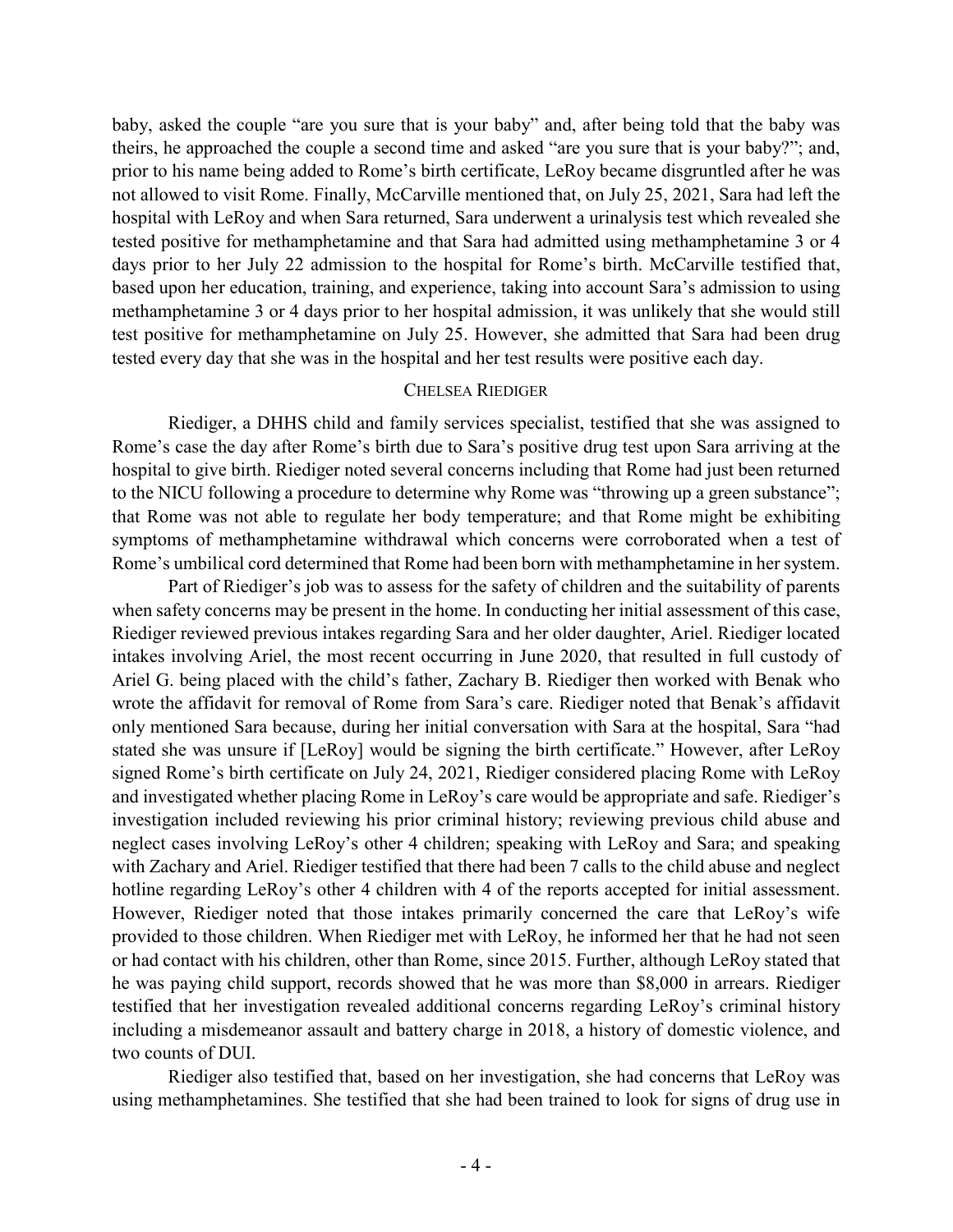parents and that some signs of methamphetamine use were erratic behaviors including extremely angry behavior, speaking very fast, and the inability to sit still including pacing or constant fidgeting. Riediger testified that, during one of her telephone conversations with LeRoy, she observed that LeRoy displayed extreme anger, "very fast speech that was sometimes jumbled together," and, an inability to sit still as reported by LeRoy who stated that "he was pacing around the parking lot while [they] were on the phone." However, Riediger did not find a criminal history of drug use for LeRoy.

Further, Riediger was concerned by LeRoy's admission that he knew that Sara had a positive urinalysis test in March or April 2021 while she was pregnant with Rome and that LeRoy had found a cup of "fake urine" in the bathroom which caused him concern that Sara "was using it to pass her urinalysis test" but that LeRoy failed to call the hotline to report her use or do anything to help stop Sara from using methamphetamines. However, Riediger later admitted in her testimony that LeRoy stated that he had informed Sara's probation or diversion officer regarding his concerns that Sara may have falsified a drug test with synthetic urine.

Riediger also received a report that, on July 25, 2021, Sara and LeRoy left the hospital for between 45 minutes to an hour and that, when Sara returned to the hospital, Sara tested positive for methamphetamines. Hospital personnel informed Riediger that it was "very unlikely" that, after her initial positive test upon being admitted to the hospital to give birth, Sara would continue to test positive for methamphetamines on July 25 without using sometime in the interim. Despite Riediger's concern about methamphetamine use by LeRoy, she testified that "[DHHS] policies do not allow us to ask for a [urinalysis] to determine if substances are being used." Riediger also expressed concern that LeRoy was residing with Sara who was actively using methamphetamines.

Ultimately, Riediger determined that placement with LeRoy was not in Rome's best interests due to safety concerns including that LeRoy and Sara resided together, potential methamphetamine use by LeRoy, LeRoy's knowledge of Sara's methamphetamine use and failure to take steps to protect his unborn child, and concern there was a lack of protective capacity for his other 4 children. Riediger placed Rome in a kinship placement with her maternal half-sister's family. Riediger explained that, although she was aware of LeRoy's preference for Rome to be placed with him in the home of LeRoy's mother, Riediger determined that placement with LeRoy would not be the best placement for Rome because of concerns that LeRoy would continue to reside with Sara. She also expressed concerns regarding LeRoy's mother's admissions about having suspicions and noticing unusual behaviors by Sara and, further, that LeRoy informed his mother of Sara's positive urinalysis during Sara's pregnancy, but his mother failed to report the incident to the child abuse and neglect hotline.

Although LeRoy stated that "he would be willing to move to his mother's house if that's what the agency wanted to see," Riediger responded that LeRoy "had to make his own decisions, and [DHHS] would respond based upon those decisions." Riediger also testified that, although LeRoy requested that she set up drug testing for him, she could not do so because "[a]s an IA worker, I'm not allowed to set up those types of tests." LeRoy also inquired regarding the possibility of doing a chemical dependency evaluation which she included in her recommendations for the protective custody hearing. Riediger also stated that LeRoy requested that Rome be placed with other relatives including his aunt, but that DHHS policy is that if a child cannot be placed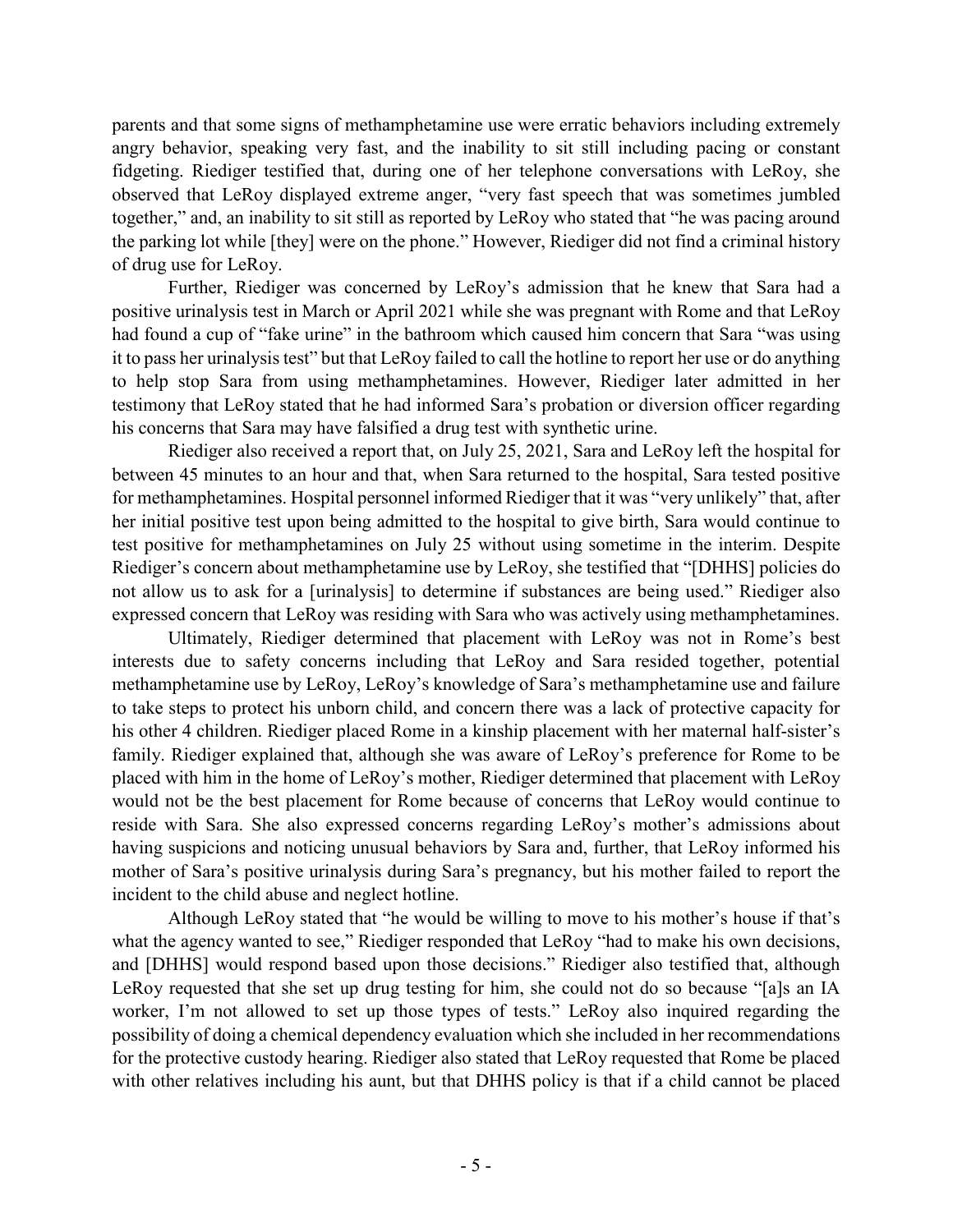with the second parent, they then look to a kinship placement with siblings, and then they would look to place the child with extended relatives.

Riediger expressed that reasonable efforts to prevent Rome's removal from LeRoy included her assessment for safety concerns.

### AUDREY STEVENSON

Audrey Stevenson, Rome's case manager, testified that she did not currently support Rome being placed with LeRoy, because of concerns when the case came in, that placement with LeRoy was determined to be unsafe, and that she needed more information from LeRoy before placement with him would be appropriate. Stevenson also expressed concern that LeRoy is not an active parent to his 4 older children. Stevenson testified that she sent a referral for drug testing for LeRoy on July 30, 2021, and that he had done 2 voluntary tests which both came back negative. In response to LeRoy's inquiry regarding a chemical dependency evaluation, Stevenson instructed him to apply for Medicaid and, if Medicaid denied the request for an evaluation, then the State would provide the evaluation. She also testified that LeRoy indicated that he would move out of Sara's home if that would facilitate placement of Rome with him and that he would agree not to facilitate contact between Sara and Rome if that was part of a safety plan. Additionally, Stevenson testified that she was unable to overrule a DHHS assessment of an unsafe home but, pursuant to LeRoy's request, Stevenson had conducted a safety assessment of his aunt's home as a placement for Rome and agreed to change placement of Rome to the aunt's home. She also testified that once a child has been removed, she reassesses for reunification in 3 months.

### ZACHARY B.

Zachary testified that he was currently Rome's foster parent and that Rome was related to his oldest daughter, Ariel. Zachary testified that he became familiar with LeRoy in approximately May 2020 when LeRoy started dating Sara. After Zachary learned that Sara was dating LeRoy, he became concerned about Ariel's safety when she was in Sara and LeRoy's care, including that Ariel had been left home unattended. On one occasion, the Sarpy County Sheriff's Department notified Zachary to pick up Ariel at Sara's home at 1:45 a.m. because Ariel had been left home unattended and Ariel had found a bag of methamphetamine in Sara's home. As a result of those concerns, Zachary sought, and obtained, sole custody of Ariel. At the time of the protective custody hearing, Sara had 1 hour of supervised supervision with Ariel every other week. According to Zachary, 13-year-old Ariel has expressed that "she does not want to see or have anything to do" with LeRoy, that she does not feel safe around him, and that "being in [LeRoy's] presence makes her anxiety go crazy." Zachary also testified that Ariel described that she had been to Leroy's house, separate from Sara's home, and that his house made her "extremely uncomfortable" because it has "multiple holes in the wall from what [appeared] to be knife and fists into the walls," and

. . . there [are] multiple holes in [LeRoy's] mattress . . . that appear to be knife holes also. The interior of the house has many cameras . . . [and] is also very dark and has very dark coverings over all of the windows in the house; and also there [have] been parties there, and she [smelled] very odd odors at these parties.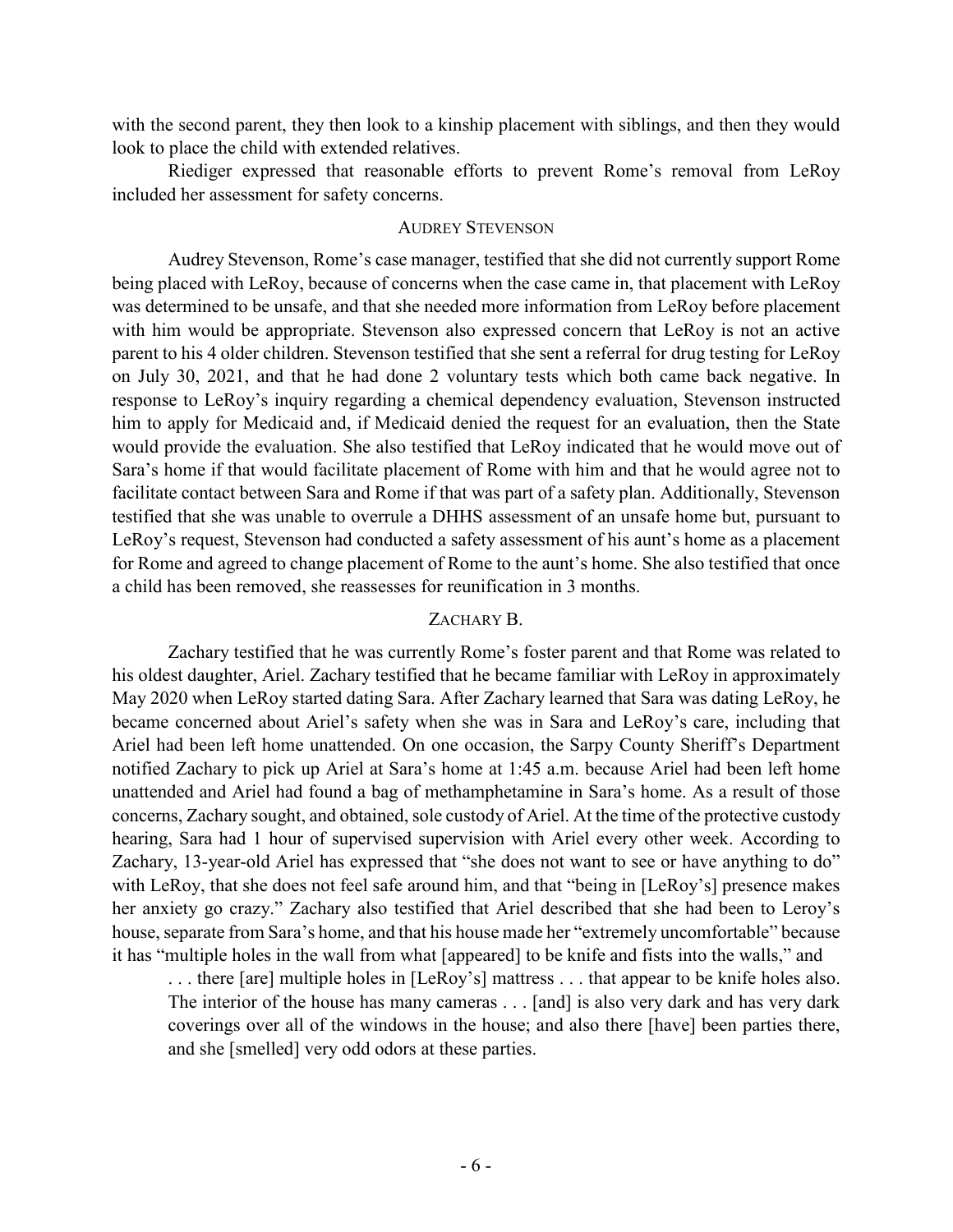#### JUVENILE COURT ORDER

On September 1, 2021, the juvenile court entered a written order continuing temporary custody of Rome with DHHS finding that further detention of Rome was a matter of immediate and urgent necessity for her protection; that continued placement in the home was contrary to Rome's best interests, health, safety and welfare because of information contained in the affidavit of removal which was received into evidence; and that reasonable efforts had been made to prevent or eliminate the need for Rome's removal from her home. Sara and LeRoy were both granted reasonable rights of supervised parenting time. Subsequently, the court entered an order nunc pro tunc that corrected scrivener's errors contained in the original order including that LeRoy and his counsel attended the hearing and that witnesses were sworn and evidence was adduced. LeRoy has timely appealed to this court.

### ASSIGNMENTS OF ERROR

LeRoy contends that the juvenile court erred in finding (1) that the State met its burden of proving by a preponderance of the evidence that [Rome] should remain in the [temporary care] and custody of [DHHS] with placement to exclude [LeRoy's home] and (2) that reasonable efforts had been made to prevent or eliminate the need for the removal of the minor child from his home. Brief for appellant at 9.

#### STANDARD OF REVIEW

An appellate court reviews juvenile cases de novo on the record and reaches its conclusions independently of the findings made by the juvenile court below. *In re Interest of Mateo L. et al.*, 309 Neb. 565, 961 N.W.2d 516 (2021). However, when the evidence is in conflict, an appellate court may consider and give weight to the fact that the juvenile court observed the witnesses and accepted one version of the facts over another. *Id.*

#### ANALYSIS

#### CONTINUING TEMPORARY PLACEMENT WITH DHHS

LeRoy's first specific assignment of error is that the trial court erred "in finding that the State met its burden of proving by a preponderance of the evidence that [Rome] should remain in the [temporary care] and custody of [DHHS] with placement to exclude [LeRoy's home]." Brief for appellant at 9. In relation to this assignment, LeRoy argues that he

was established as the legal father of Rome . . . when his name was entered on the birth certificate for Rome . . . on 24 July 2021. "The information upon which the State seeks an *ex parte* temporary detention order must be contained in the affidavit of one who has knowledge of the relevant fact." *In re Interest of Borius H.*, 251 Neb. 397, 400, 558 N.W.2d 31,33 [sic] (1997) quoting *In re Interest of R.G.*, 238 Neb. at 419-420, 470 N.W.2d at 791 (1991)[.] Following establishment of legal paternity, the legal record continues to be devoid of an affidavit prepared for the purpose of addressing removal and protective custody detention regarding [LeRoy] nor does the record reflect the filing of an ex parte motion to that effect.

Brief for appellant at 16-17.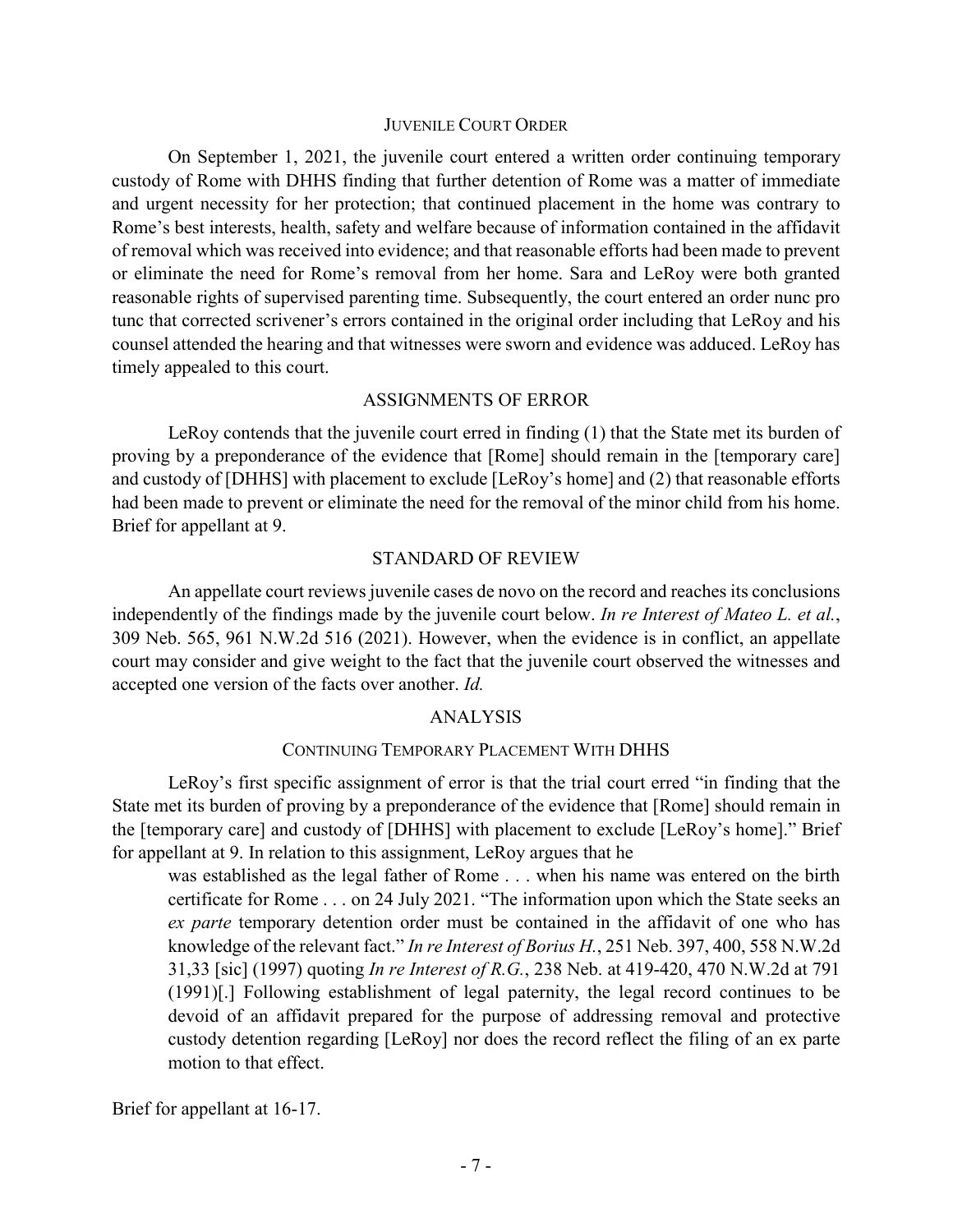LeRoy's argument pertains to the somewhat unusual posture of this case. At the time Investigator Benak removed Rome on July 23, 2021, due to Sara's use of methamphetamine and its impact on Rome, LeRoy had not identified himself as Rome's father and LeRoy was not listed on Rome's birth certificate. As such, the initial removal of Rome was naturally directed at Sara. The day after the July 23 removal of Rome, LeRoy signed Rome's birth certificate and identified himself as the father of Rome, who was born out-of-wedlock. On July 26, the State filed a petition seeking to adjudicate Rome as a child within the meaning of § 43-247(3)(a) against both Sara and LeRoy. The adjudication petition alleged that Rome was a minor child within the meaning of § 43-247(3)(a) in that Rome lacked proper parental care by reason of LeRoy's fault or habits in that "[o]n or about July 23, 2021, [Rome] was removed from [LeRoy's] care after [Sara] admitted to the use of methamphetamine. At the time of [Sara's] use, [LeRoy] was residing in [Sara's] home." Several days later, the allegations regarding LeRoy were amended to set forth:

On or about July 23, 2021, [Rome] was removed from [LeRoy's] care after [Sara] admitted to the use of methamphetamine. [Sara] and [LeRoy] reside in the same home. On or about July 25, 2021, [LeRoy] and [Sara] left the hospital for approximately 45 minutes. After [Sara] returned, she tested positive for amphetamine. [LeRoy] has four older children that he does not reside with or provide care for.

LeRoy's argument appears to be that once Rome was removed from Sara's custody, the State or the peace officer had an obligation to file a separate affidavit directed at him, and the failure to do so invalidated the court's order entered after a protective custody hearing wherein the court refused to place Rome with LeRoy. We disagree.

It is a correct statement of the law that when a peace officer takes a juvenile into temporary custody pursuant to Neb. Rev. Stat. § 43-248(2) (Cum. Supp. 2020), the peace officer "shall make a full written report to the county attorney within twenty-four hours of taking such individual into temporary custody." Neb. Rev. Stat. § 43-250(2) (Cum. Supp. 2020). Likewise, when the State seeks an ex parte detention order, the corresponding motion must be accompanied by an affidavit of one who has knowledge of the relevant facts and such affidavit be presented to the juvenile court and be made part of the record of the proceedings. *In re Interest of Borius H.*, 251 Neb. 397, 559 N.W.2d 31 (1997).

At the time Investigator Benak removed Rome on July 23, 2021, he complied with this requirement by tendering an affidavit that set forth the relevant facts which he asserted warranted removal and LeRoy does not argue to the contrary. At that time, LeRoy had not been identified as Rome's father, so the affidavit was directed at Sara, who the State understood to be Rome's custodial parent. By the time LeRoy presented himself as Rome's father, Investigator Benak had already removed Rome from Sara's custody and placed her in the custody of DHHS although Rome physically remained in the NICU. Upon learning that LeRoy had since presented himself as the putative father of Rome, who was born out-of-wedlock, the State immediately filed an adjudication petition against both Sara and LeRoy seeking to adjudicate Rome as a child within the meaning of  $\S$  43-247(3)(a) as to both parents. The adjudication petition outlined the rationale by which the State sought custody of Rome. This action was followed by a timely protective custody hearing held on July 29, 2021, wherein the court appointed counsel for LeRoy. Sara did not contest custody at this hearing, but LeRoy did. Because LeRoy was contesting custody and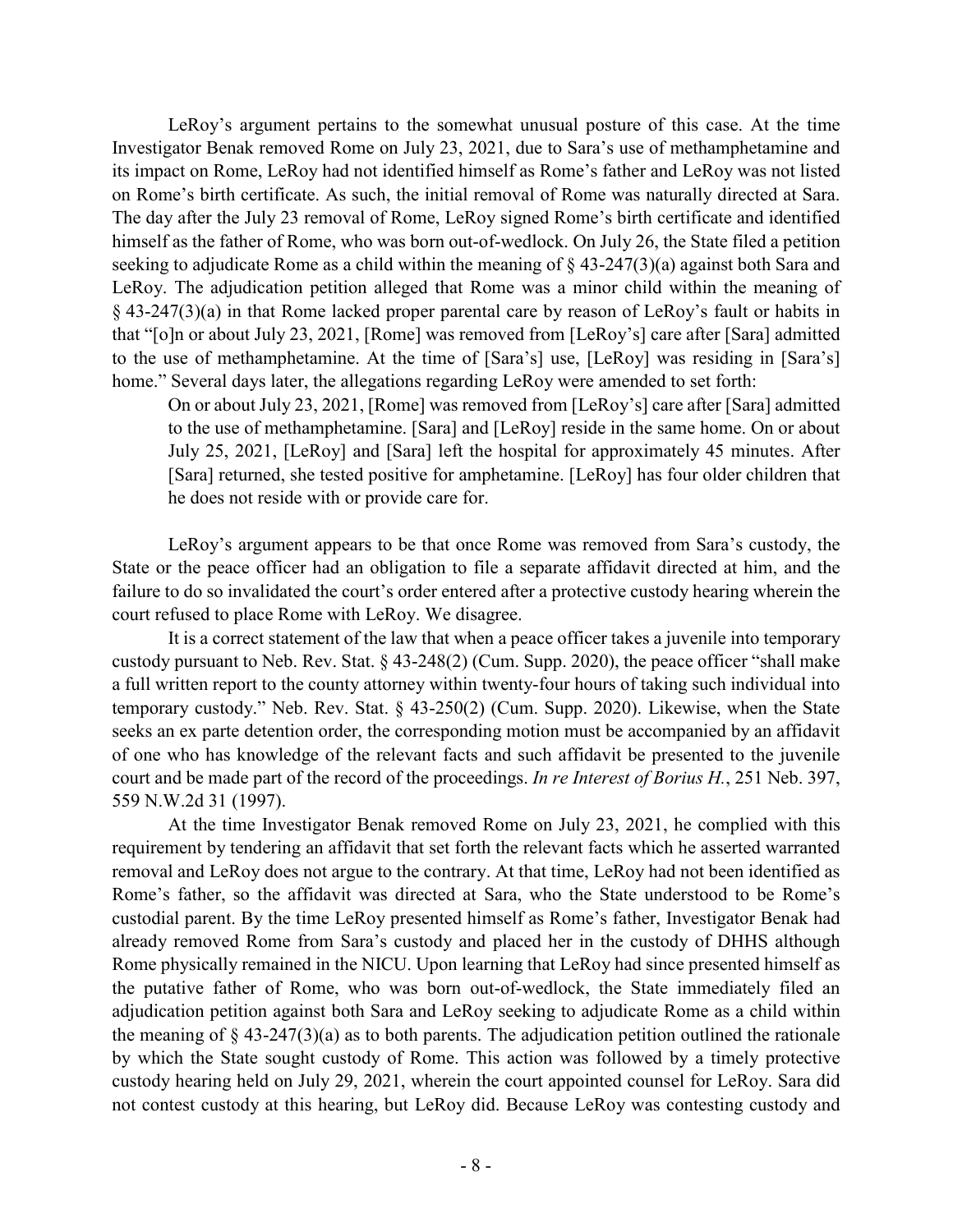counsel had just been appointed for him, the court continued the contested custody hearing until August 27. The continuance provided LeRoy with an opportunity to contest the basis for the State's refusal to place Rome with him for the reasons outlined in the adjudication petition as amended.

In short, by the time LeRoy presented himself as Rome's biological father and sought placement of her, Rome had already been removed and was in the legal custody of the State, although she remained in the NICU. The State filed a petition directed against LeRoy outlining the reasons the State sought to adjudicate Rome as a child within the meaning of  $\S$  43-247(3)(a). LeRoy was granted a timely protective custody hearing and was provided a full and fair opportunity to litigate the issue of whether the parental preference principle should defeat the State's continued custody of Rome pending adjudication.

Neb. Rev. Stat. § 43-254 (Cum. Supp. 2020) sets forth the requirements for continuing to withhold a juvenile from his or her parent pending adjudication, and it provides, in part, as follows:

If a juvenile has been removed from his or her parent, guardian, or custodian pursuant to subdivision (2) of section 43-248 [without a warrant where juvenile is seriously endangered in his or her surroundings and immediate removal appears to be necessary for the juvenile's protection], the court may enter an order continuing detention or placement upon a written determination that continuation of the juvenile in his or her home would be contrary to the health, safety, or welfare of such juvenile and that reasonable efforts were made to preserve and reunify the family if required under section 43-283.01.

Continued detention pending adjudication is not permitted under the Nebraska Juvenile Code unless the State can establish by a preponderance of the evidence at an adversarial hearing that such detention is necessary for the welfare of the juvenile. *In re Interest of Damien S.*, 19 Neb. App. 917, 815 N.W.2d 648 (2012). A detention hearing is a parent's opportunity to be heard on the need for removal and the satisfaction of the State's obligations. *Id.*

The State is not required to establish a specific harm or risk to the juvenile; it is enough if the evidence establishes by a preponderance of the evidence that the conduct or circumstances of the parent or custodian are such that it is contrary to the juvenile's welfare to remain in, or return to, the parental or custodial home. *In re Interest of Joshua M. et al.*, 251 Neb. 614, 558 N.W.2d 548 (1997).

Although LeRoy does not separately argue that the evidence presented at the contested protective custody hearing was insufficient to satisfy the State's burden, upon our de novo review, we find there was sufficient evidence to find the State met its burden under a preponderance standard to continue protective custody with the State as to both Sara and LeRoy. We hold that LeRoy's specific argument – that the State's failure to direct an affidavit concerning him in connection with the protective custody process should defeat the court's continued protective custody order – on these facts, fails.

### REASONABLE EFFORTS

LeRoy's second assignment of error is that the juvenile court erred in finding that reasonable efforts had been made to prevent or eliminate the need for Rome's removal from his home. He argues that "[t]here was no evidence offered by the State that law enforcement